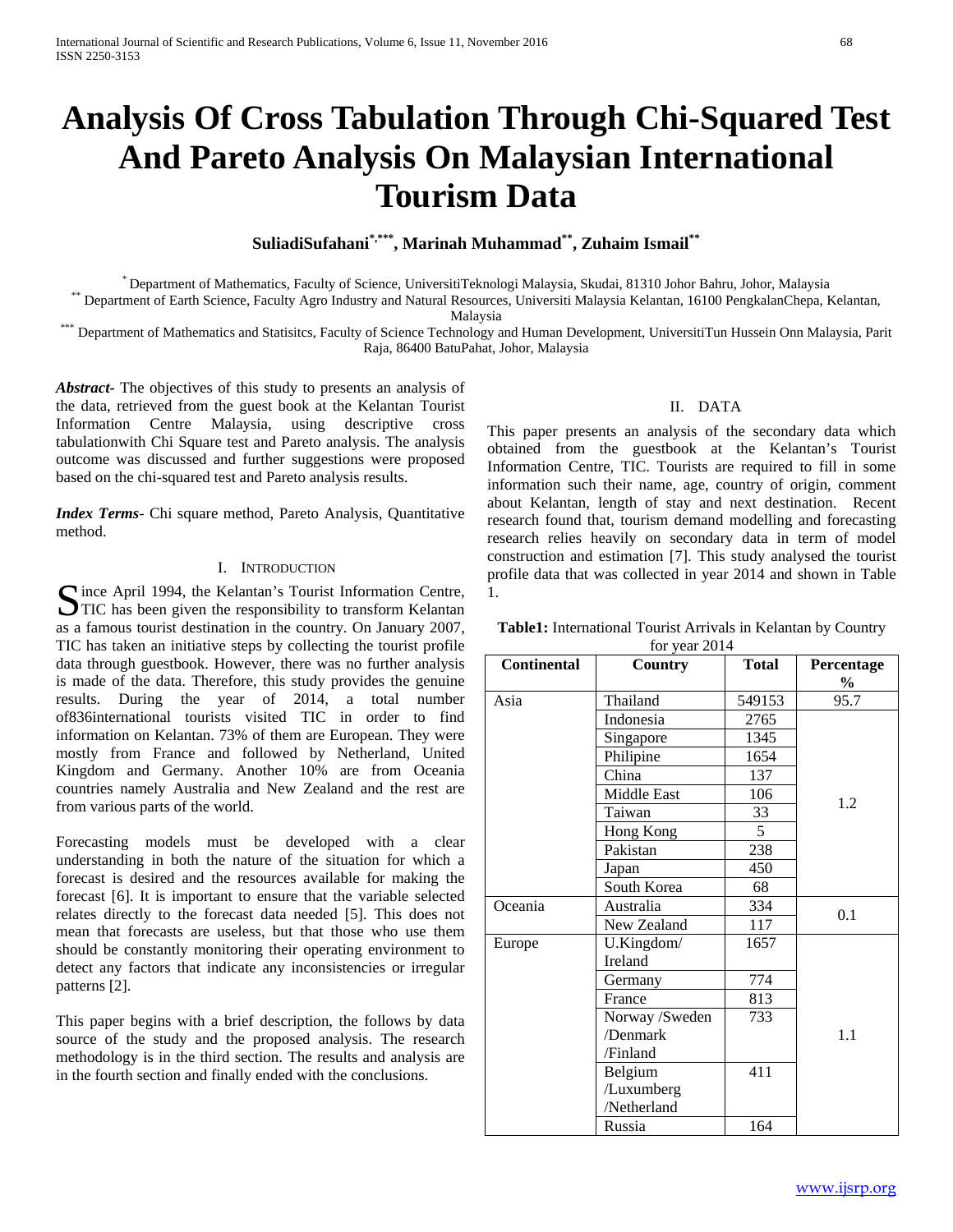|         | Others West        | 940    |       |
|---------|--------------------|--------|-------|
|         | Europe             |        |       |
|         | East Europe        | 298    |       |
| North   | United State Of    | 568    |       |
| America | America            |        |       |
|         | Canada             | 545    | 0.2   |
| South   | Latin America      | 172    |       |
| America |                    |        |       |
| Others  |                    | 9835   | 1.7   |
|         | <b>Grand Total</b> | 573649 | 100.0 |

# III. RESEARCH METHODOLOGY

In this analysis, cross tabulations was used to develop the contingency table for two categorical variables. Through this analysis, Chi Square test for independence was used to determine whether there is a significant relationship between two categorical variables or not:

# $H_0$ : There is no relationship between the variables.  $H_1$ : The exits a relationship between the variables.

The significance level chosen for two tailed Chi Square test was 0.05. The cross tabulation analysis also included the correlation value; to measure the level of correlation between two categorical variables. For example, chi-Square and contingency table were used to study the differential response of patient with different psychiatric diagnoses to a given rehabilitation programme [1]. It also used to examine the world's image from an African perspective, exploring those countries in the world that are best known to Africans and the factors responsible for the pattern of recall and representation in the maps [3]. While Summers [8], used chi-square to identify factors that are associated with forecast management and tree planting practices of small farmers in the Brazilian Amazon.

This study also considered the Pareto analysis for the further investigation of the data. The technique helps the decision makers to select few good options from a long list of options. The Pareto's approach is called the "80/20 Rule."

#### IV. RESULT AND ANALYSIS

#### *A. Chi-Squared Test*

The objective of this study is to give an overview of the international tourist behaviour towards tourism sector in Kelantan, Malaysia. It can be done by using cross tabulation analysis and Chi-Square test. Table 2 shows the contingency table from cross tabulation analysis between variable "tourists' countries of origin" and "tourists' next destination". Based on the results, 22% of the international tourist preferred Kelantan as a transit point to the "Perhentian Islands" which in the neighboring state, while another 14% intending to visit the "Kuala Koh National Park".This clearly shows that "Kuala Koh National Park" is the most preferable destination for international tourists in Kelantan and has the potential to become a world-class tourism attraction. If the authorities decided to develop "Kuala Koh National Park", then it will solve 50% of the major problems in Kelantan tourism sector. A cross tabulation analysis

was also done between variable 'tourists' comment' with three other variables namely "tourists' countries of origin", "tourists' age" and "number of nights spent by tourist". The analysis yielded a chi square of 42.064, 72.230 and 61.473 for respective variables (refer Table 3). It means that there is a significant relationship between tourists' comment on Kelantan with the countries of their origin and age but not for the number of night spent by them in Kelantan. The level of significant is 0.05. Therefore we can conclude that, the main international tourist's behaviour in Kelantan is to enjoy and explore the natural beauty of tropical rain forest that full with uniqueness and distinctiveness of natural treasures. It is not impossible if one day Kelantan will become one of the famous places for eco-tourism in the world.

**Table 2:** Distribution of tourist by country and next destination

| <b>Next</b>                   |                  |        |                          |                |                |     |
|-------------------------------|------------------|--------|--------------------------|----------------|----------------|-----|
| Destination                   | Country          |        |                          |                | Total          |     |
|                               | North<br>America | Europe | Asia                     | Africa         | Oceania        |     |
| Perhentian<br>Island          | 6                | 65     | $\overline{\mathcal{L}}$ | $\overline{0}$ | 6              | 81  |
| Other island<br>in Malaysia   | $\mathbf{1}$     | 8      | $\mathbf{1}$             | 1              | $\mathbf{1}$   | 12  |
| Kuala Koh<br>National<br>Park | 5                | 39     | $\theta$                 | $\mathbf{1}$   | 5              | 50  |
| Highland in<br>Malaysia       | $\theta$         | 13     | $\theta$                 | $\theta$       | $\mathbf{1}$   | 14  |
| Kuala<br>Lumpur               | $\mathbf{1}$     | 36     | 8                        | $\theta$       | 7              | 52  |
| Other states<br>in Malaysia   | $\overline{2}$   | 39     | $\overline{4}$           | $\theta$       | 4              | 49  |
| Thailand                      | 2                | 36     | $\overline{\mathcal{L}}$ | $\overline{2}$ | 9              | 53  |
| Singapore                     | $\overline{0}$   | 22     | 0                        | $\theta$       | 2              | 24  |
| Other Asia<br>Countries       | 1                | 5      | $\overline{2}$           | $\theta$       | $\overline{2}$ | 10  |
| Going Home                    | $\mathbf{1}$     | 16     | 1                        | $\theta$       | $\overline{c}$ | 20  |
| Total                         | 19               | 279    | 24                       | 4              | 39             | 365 |

|--|

| Variable                 | Value  | df  | Asymp. Sig.<br>$(2-sided)$ |
|--------------------------|--------|-----|----------------------------|
| Countries<br>of origin   | 42.064 | 28  | .043                       |
| Age                      | 72.230 | 42. | .003                       |
| Number of<br>night spent | 61.473 | 49  | 0.109                      |